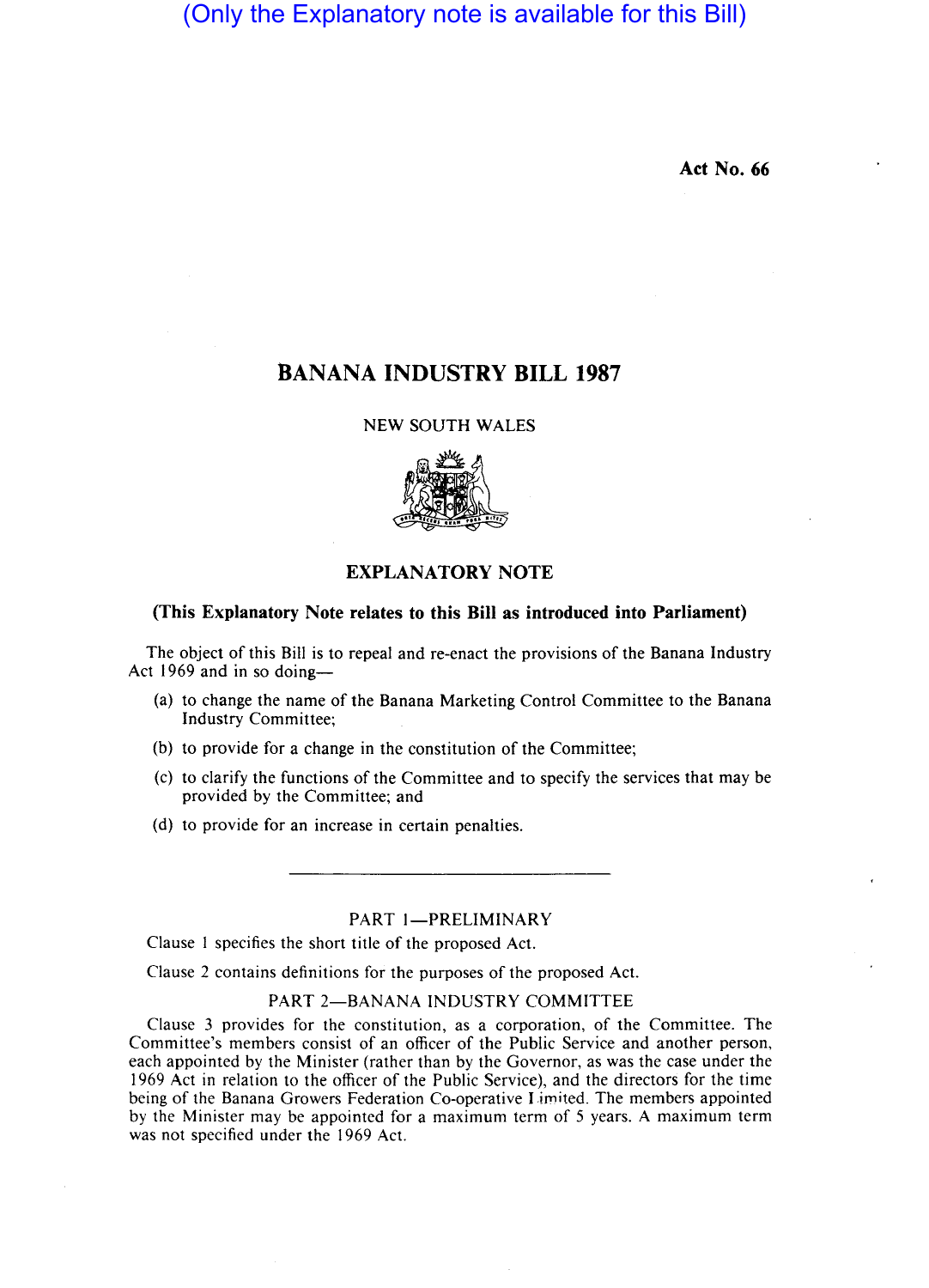### *Banana Industry 1987*

Clause 4 provides that, if a poll of banana growers is in favour of the dissolution of the Committee, the Committee shall be wound up.

## PART 3-FUNCTIONS OF THE COMMITTEE

Clause 5 lists the major functions of the Committee. These relate to regulating and supervising, and providing services concerning, the marketing of bananas and banana products.

Clause 6 lists some further (and largely ancillary) functions of the Committee.

Clause 7 enables the Committee, with the approval of the Minister, to impose a charge on banana growers for services provided by the Committee. The clause prevents the imposition of a charge if certain procedural requirements are not satisfied and requires the proceeds of a charge to be applied exclusively for the provision of the service in relation to which the charge was imposed.

Clause 8 enables the Committee, without having to comply with clause 7, to determine the amount of a fee charged to a person for a service provided by the Committee to the person at the person's request. This clarifies the position that existed under the 1969 Act.

Clause 9 authorises the Committee to give binding directions concerning things done in relation to the marketing of bananas if a poll taken of banana growers is in favour of the direction being given.

Clause 10 provides for the determination by the Minister of a dispute between the Committee and a banana grower as to whether a function of the Committee should be made the subject of a direction under clause 9.

Clause **II** enables the Committee to require banana growers and other persons associated with the marketing of bananas to furnish specified information to the Committee.

#### PART 4-POLLS OF BANANA GROWERS

Clause 12 provides for the compilation by the Minister of a list of banana growers for the purposes of a poll.

Clause 13 provides for the taking by the Committee of a poll for the purpose of imposing a charge or giving a direction.

Clause 14 provides for the taking of a poll where the question to be decided is whether the committee should be dissolved.

Clause 15 determines the entitlement to vote in a poll of 2 or more persons who are banana growers in relation to one plantation.

Clause 16 enables regulations to be made with respect to the costs and expenses of a poll.

#### PART 5-GENERAL

Clause 17 specifies the financial year of the Committee.

Clause 18 provides that the Committee shall prepare an annual report in accordance with the Annual Reports (Statutory Bodies) Act 1984.

71021-23527-8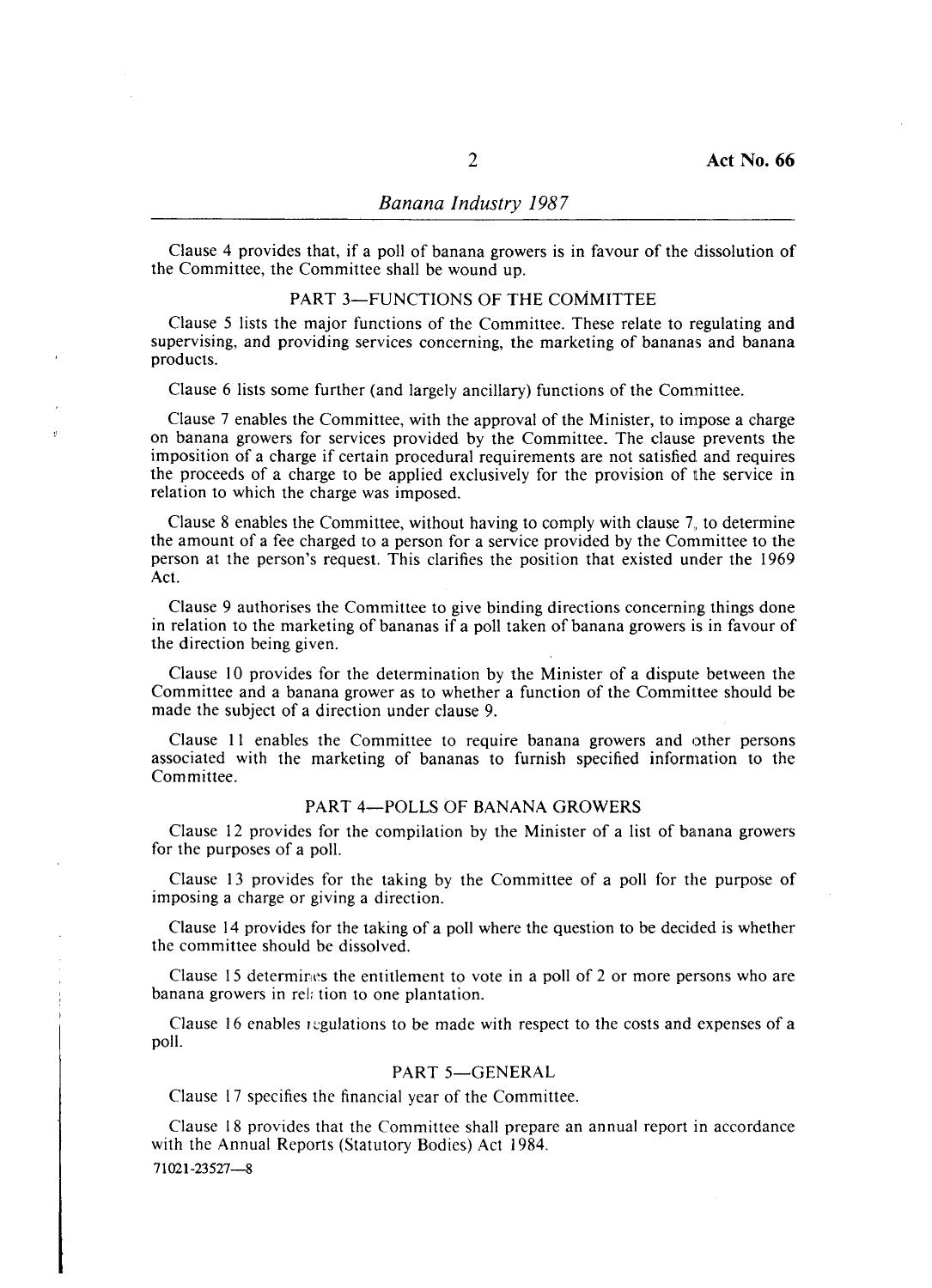Clause 19 requires the Committee to furnish to the Minister such reports concerning its operations as the Minister directs.

Clause 20 prohibits the Committee from giving financial support to or from being affiliated with a political party.

Clause 21 provides for the service of documents on or by the Committee.

Clause 22 provides for the authentication of certain documents otherwise than under the seal of the Committee if signed by the Chairperson or a person authorised by the Chairperson.

Clause 23 enables the recovery of a charge or fee by the Committee as a debt in a court of competent jurisdiction.

Clause 24 empowers the Federation to exercise functions conferred on it by the proposed Act that it would not otherwise be empowered to exercise.

Clause 25 facilitates the proof of certain formal matters concerning the constitution and proceedings of the Committee.

Clause 26 facilitates the proof in legal proceedings of certain evidentiary matters concerning the Committee.

Clause 27 is a general offence provision for the purposes of the proposed Act.

Clause 28 enables the prosecution of directors of corporations and persons concerned in the management of corporations if the corporation contravenes a provision made by or under the proposed Act.

Clause 29 enables proceedings for offences to be dealt with summarily before a Local Court.

Clause 30 imposes a general penalty of \$2,000 for offences against the proposed Act. The corresponding provision under the 1969 Act imposed a general penalty of \$1,000.

Clause 31 enables the making of regulations for the purposes of the proposed Act and includes the power (which was not included in' the 1969 Act) to create an offence punishable by a penalty of \$1 ,000.

Clause 32 gives effect to the Schedule of savings. transitional and other provisions.

Clause 33 repeals the Banana Industry Act 1969 and certain other enactments.

Clause 34 amends the Public Finance and Audit Act 1983 consequent on the renaming of the Committee.

#### SCHEDULES

Schedule I contains provisions relating to the members of the Committee.

Schedule 2 contains provisions relating to the procedure of the Committee.